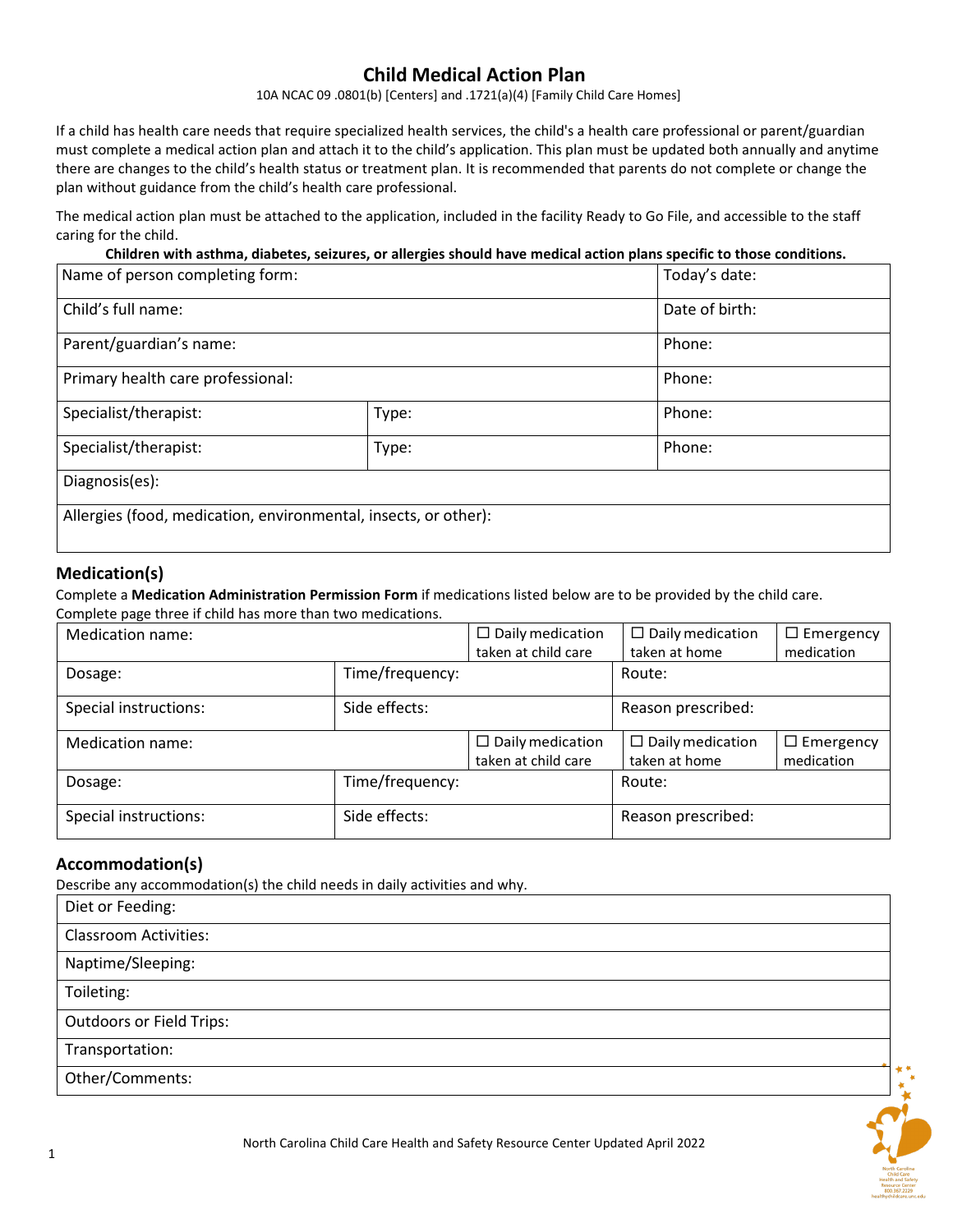## **Child Medical Action Plan**

10A NCAC 09 .0801(b) [Centers] and .1721(a)(4) [Family Child Care Homes]

#### **Equipment/Medical Supplies**

| <u>.</u> |  |
|----------|--|
| ∍<br>.ر  |  |
| ᠇.       |  |

#### **Emergency Care**

Call parents/guardians if the following symptoms are present:

Call 911 (emergency medical services) if the following symptoms are present, and contact the parents/guardians:

Take these measures while waiting for parents or medical help to arrive:

### **Suggested Special Training for Staff**

If completed by a health care professional:

Health Care Professional Signature:  $\vert$  Date:  $\vert$  Date:

## **Parent/guardian notes**

Parent/Guardian Signature: Date: Date: Date: Date: Date: Date: Date: Date: Date: Date: Date: Date: Date: Date: Date: Date: Date: Date: Date: Date: Date: Date: Date: Date: Date: Date: Date: Date: Date: Date: Date: Date: Dat